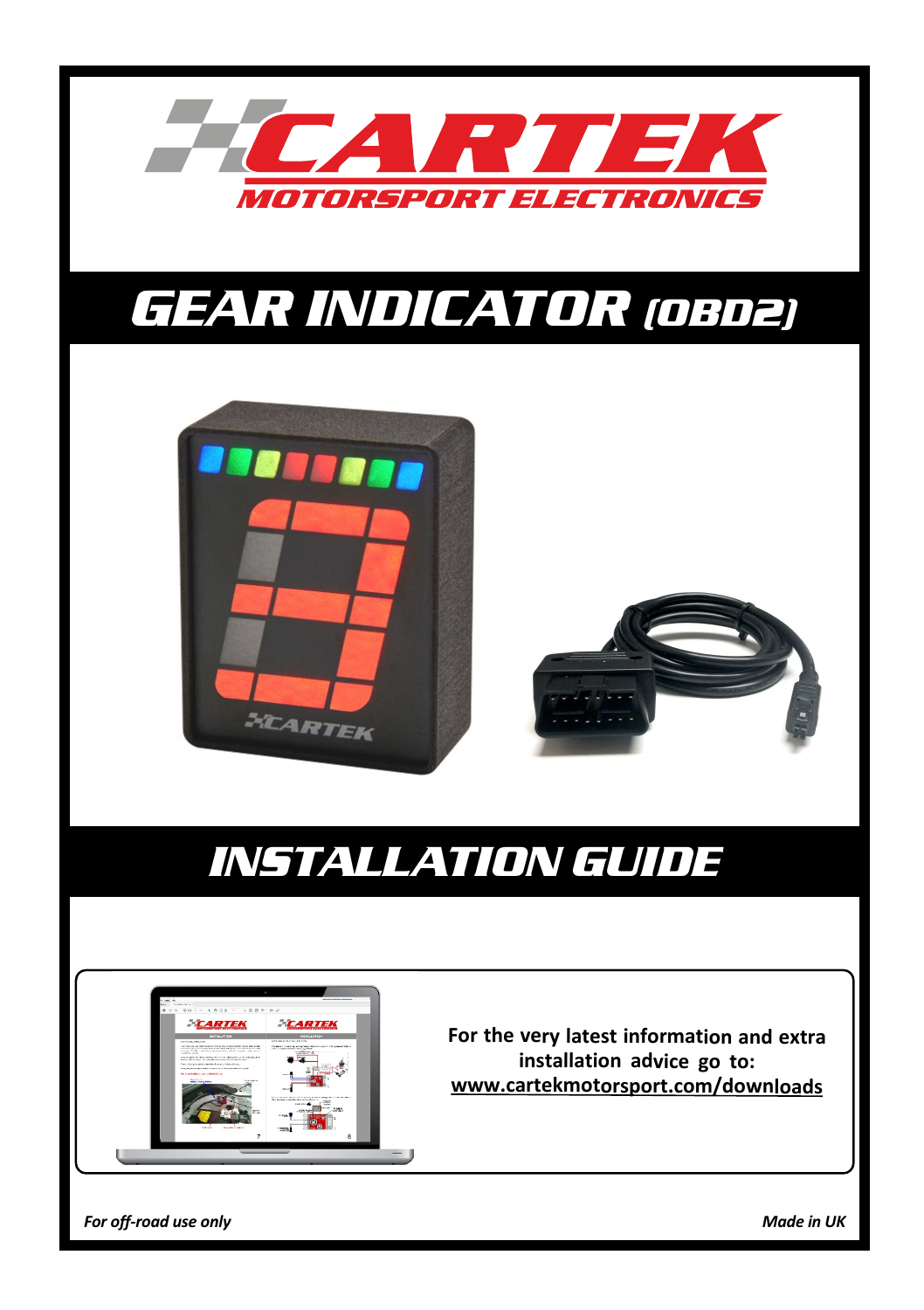**MOTORSPORT IS DANGEROUS.**

**THIS PRODUCT IS DESIGNED FOR MOTORSPORT USE ONLY AND SHOULD NOT BE USED ON ROAD/STREET VEHICLES OR ON PUBLIC HIGHWAYS. NO WARRANTY IS MADE OR IMPLIED REGARDING ANY CARTEK PRODUCTS TO PROTECT USERS FROM INJURY OR DEATH. USER ASSUMES ALL RISKS.**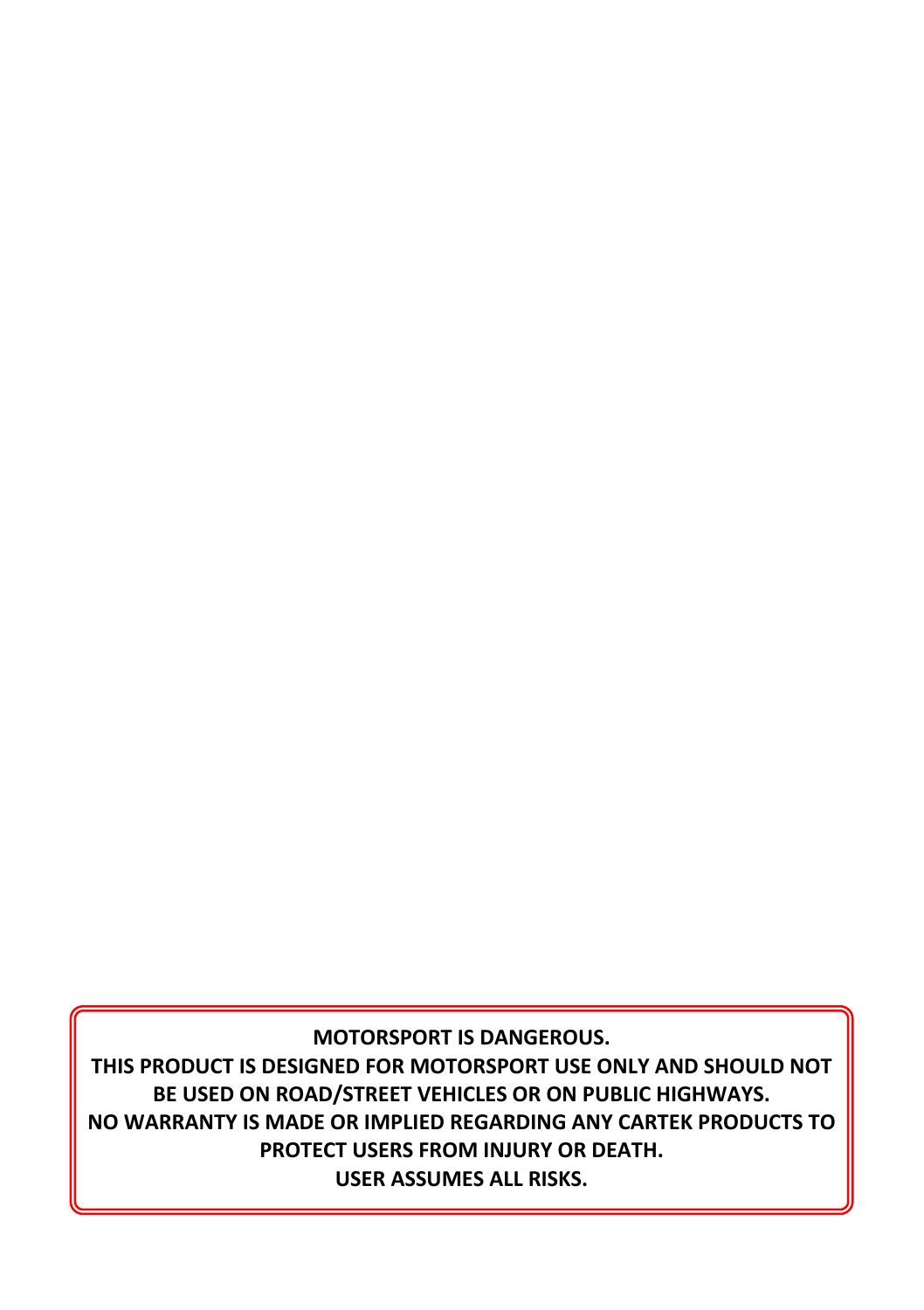

### *GEAR INDICATOR INTRODUCTION*

The **GEAR INDICATOR** from *CARTEK* is a dashboard mounted device that is designed to indicate to a driver the current selected transmission gear and also incorporates a gear shift-light display which can indicate to a driver the optimum time to shift up a gear. The selected gear is indicated by a large, multi-coloured, 7 segment numerical display while the shift-light function is displayed at the upper part of the unit by 8 multi-coloured LEDs. These 8 LEDs form a display sequence that will commence at an engine speed prior to optimum and complete at precisely the optimum speed thereby giving the driver early indication to shift up before the rev limiter is reached or engine damage occurs.

### **Gear Indicator (OBD2)**

This version of the *CARTEK* Gear Indicator can be plugged directly into the OBD2 port on any production car so no additional wiring is necessary. Once the Gear Indicator is connected it will then automatically search for the vehicle's OBD Protocol. This will be displayed by lighting up the individual LED/colours as listed below: Note: On some cars it may be necessary to start the engine for the Protocol search to be successful.

|     | <b>LEDs Displayed</b> | Colour        | <b>OBD2 Protocol</b>                      |
|-----|-----------------------|---------------|-------------------------------------------|
| 1)  |                       | 1x Red LED    | SAE J1850 PWM (41.6 kBaud)                |
| 2)  | 2                     | 2x Red LEDs   | SAE J1850 VPW (10.4 kBaud)                |
| 3)  | 3                     | 3x Red LEDs   | ISO 9141-2 (5 baud init, 10.4 kBaud)      |
| 4)  | 4                     | 4x Red LEDs   | ISO 14230-4 KWP (5 baud init, 10.4 kBaud) |
| 5)  | 5                     | 5x Red LEDs   | ISO 14230-4 KWP (fast init, 10.4 kBaud)   |
| 6)  | 6                     | 6x Red LEDs   | ISO 15765-4 CAN (11 bit ID, 500 kBaud)    |
| 7)  | 7                     | 7x Red LEDs   | ISO 15765-4 CAN (29 bit ID, 500 kBaud)    |
| 8)  | 8                     | 8x Red LEDs   | ISO 15765-4 CAN (11 bit ID, 250 kBaud)    |
| 9)  |                       | 1x Green LED  | ISO 15765-4 CAN (29 bit ID, 250 kBaud)    |
| 10) | 2                     | 2x Green LEDs | SAE J1939 CAN (29 bit ID, 250 kBaud)      |

Once the correct OBD Protocol is found, the Gear Indicator will then store this to memory. When the engine is switched off, the Gear Indicator will enter sleep mode to minimise battery consumption and will automatically wake up when the engine is restarted. It will not perform another Protocol search unless disconnected.

The OBD Interface supplied with the Gear Indicator has 3 status LEDs: One LED for power and two LEDs for communications. The red Power LED will be permanently illuminated when receiving power through the OBD Port. When the Gear Indicator is running, the two Comms LED's will be flashing. If the two Comms LEDs are not flashing then this will indicate the Gear indicator has gone into Sleep Mode or there is a problem with the vehicle's OBD system.

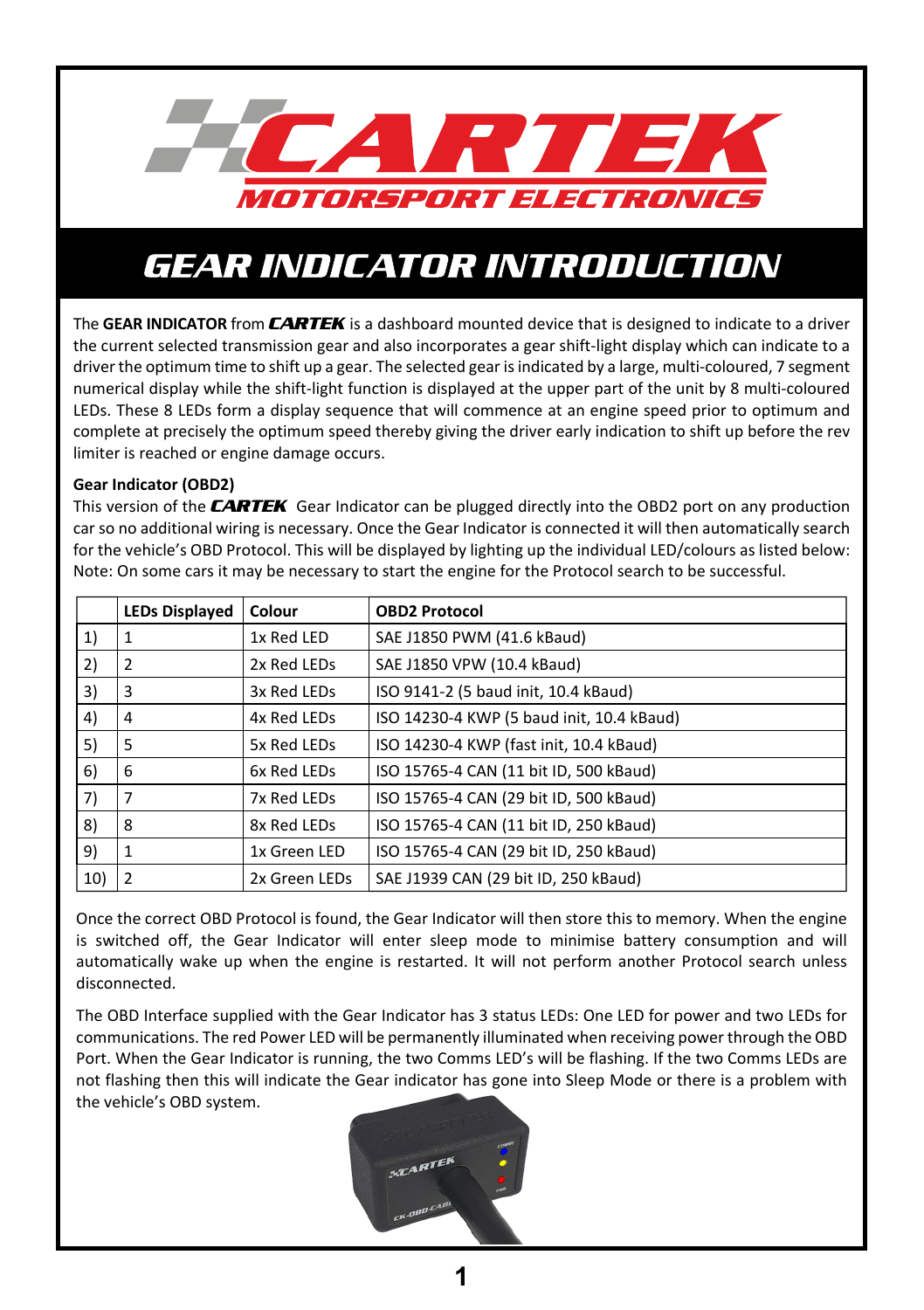

After installing the Gear Indicator, and with the ignition switched ON, Configuration Mode can then be entered where various settings can be checked or adjusted.

**Configuration Mode** is entered by pressing and holding the pushbutton on the rear of the unit. After 2 seconds the gear display will begin flashing 'G'. Releasing the pushbutton at this point will select the **Gear-Indicator** configuration menus. However, if you wish to enter the **Shift-Light** configuration menus then continue to hold the pushbutton until the upper Shift-Light LEDs begin to flash and then release it.

### **GEAR-INDICATOR CONFIGURATION MENUS**

The Gear-Indicator Configuration Menus are entered when the pushbutton is released while 'G' is flashing on the gear display. There are **4** Gear-Indicator settings that can be adjusted. To select the required Gear-Indicator Configuration Menu press and hold the pushbutton again. The display will now cycle through the digits 1-4 indicating menus 1-4. When the required menu is displayed then release the pushbutton.

| <b>Configuration Menu</b> | Digit Displayed   Description |                                               |
|---------------------------|-------------------------------|-----------------------------------------------|
|                           |                               | <b>Gear Indicator Digit Brightness Levels</b> |
|                           |                               | <b>Gear Indicator Digit Display Colour</b>    |
|                           |                               | <b>Number of Forward Gears</b>                |
|                           |                               | <b>Enter Gear Ratio Learning mode</b>         |

Here are the 4 Gear-Indicator configurations that can be adjusted:

Each Configuration is described in more detail later. Any changes to a configuration are saved immediately and will be retained even if the Gear Indicator is disconnected or the car battery removed.

#### **Configuration Menu Exit:**

There are 3 ways to exit any Configuration Menu:

**1.** Un-plug the OBD connection. Any adjustments made will be saved for use next time it is plugged back in. **2.** Whilst in a configuration menu, press and hold the pushbutton for **2** seconds. Doing this will result in any new setting being saved and the Gear Indicator exiting Configuration Mode and ready for normal use. **3.** Whilst in a configuration menu, press and hold the pushbutton for **4** seconds. Doing this will result in any new setting being saved and Configuration Mode moving onto the next available Configuration Menu.

### **Factory Reset**

If you wish to return to the factory/default settings then a 'Factory Reset' can to be performed. To do this, unplug the OBD cable then, while pressing and holding the pushbutton, re-connect the OBD cable. The outer LEDs will display Blue. Continue to hold the pushbutton until the outer LEDs begin flashing which will indicate that the default settings have been restored. The pushbutton can now be released.

| Factory/default settings  |                                                      |
|---------------------------|------------------------------------------------------|
| LED Brightness Levels:    | Day Brightness = Maximum, Night Brightness = Minimum |
| Gear Display Colour:      | Red                                                  |
| Number of Forward Gears:  |                                                      |
| LED Shift Light Pattern:  | <b>Blue / Red Linear display (Pattern 1)</b>         |
| Shift Light engine speed: | 2,200 RPM - 8,200 RPM                                |
|                           |                                                      |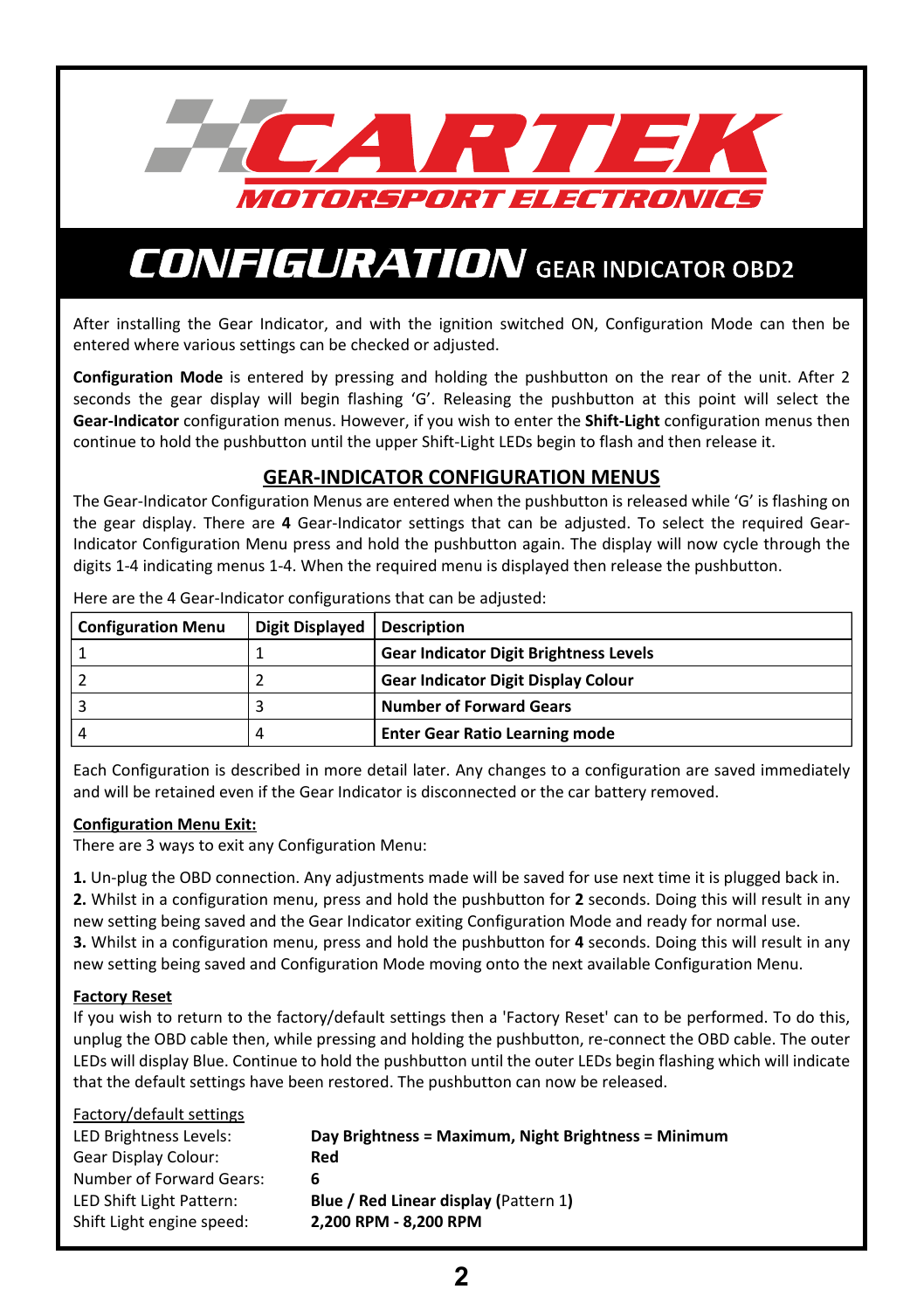

### **Configuration Menu 1 - Gear-Indicator Digit Brightness:**

Note: This configuration is for the Gear-Indicator digit only. Shift-Light display brightness is separate and described later.

There are two adjustable brightness levels, **Day** brightness level or **Night** brightness level. During normal operation (not in configuration mode) a simple press of the rear button will switch between the two brightness levels. To adjust the Gear-Indicator Day or Night brightness levels, select Gear-Indicator Configuration menu 1, as described previously.

On selecting Configuration Menu 1 the left column of LEDs will illuminate at the current brightness for **Day** use. Quick presses of the pushbutton will then display each of the 10 brightness levels available. When the preferred brightness level is displayed then press and hold the pushbutton for 2 seconds to save the setting and exit Configuration Mode. Or, press and hold the pushbutton for 4 seconds to save the setting and move on to adjusting **Night** brightness. Night brightness level will be indicated by the right column of LEDs and is adjusted in the same way as Day brightness level. When the preferred brightness level is displayed then press and hold the pushbutton for 2 seconds to save the setting and exit Configuration Mode. Or, press and hold the pushbutton for 4 seconds to save the setting and move on to the next menu.





**Day brightness** Night brightness

### **Configuration Menu 2 - Gear-Indicator Digit Colour:**

To adjust the colour of the Gear-Indicator Digit, select Configuration Menu 2 as described previously.

On selecting Menu 2 the digit '8' will be displayed in the current selected colour. Quick presses of the pushbutton will then display each of the 7 colours available. When the preferred colour is displayed then press and hold the pushbutton for 2 seconds to save the setting and exit Configuration Mode. Or, press and hold the pushbutton for 4 seconds to save the setting and move on to the next menu.

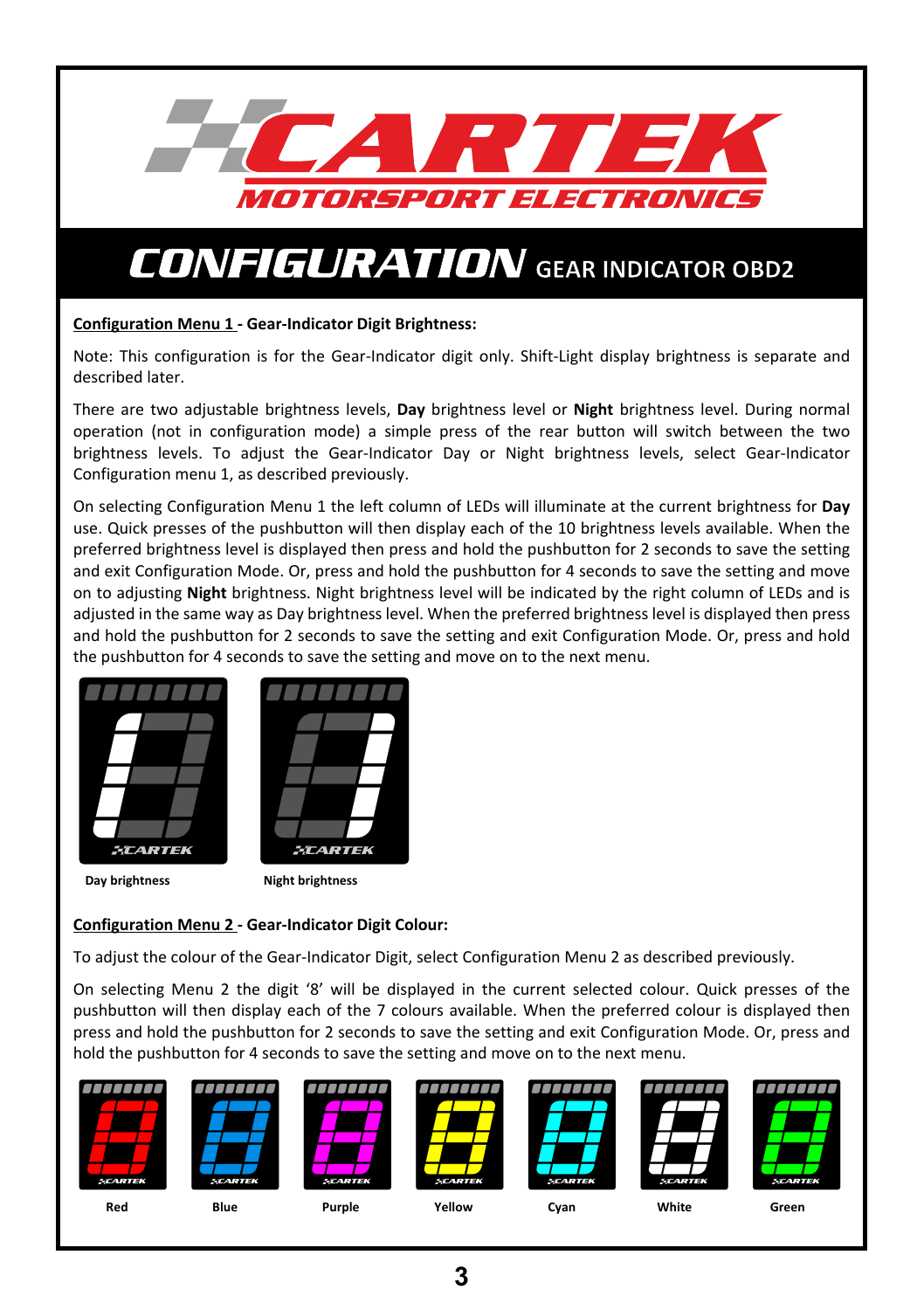

### **Configuration Menu 3 - Gear-Indicator Number of Forward Gears:**

Before the Gear Indicator can learn the gear ratios from the car's transmission, it needs to know how many forward gears the transmission has. To adjust the Number of Forward Gears, select Configuration Menu 3 as described previously.

On selecting Configuration Menu 3 the current Number of Forward Gears will be displayed. Quick presses of the pushbutton will then increment the Number of Forward Gears between 2-8. When the correct Number of Forward Gears is displayed then press and hold the pushbutton for 2 seconds to save the setting and exit Configuration Mode. Or, press and hold the pushbutton for 4 seconds to save the setting and move on to the next menu.

### **Configuration Menu 4 - Gear-Indicator Ratio Learning Mode:**

For the Gear-Indicator to display the current selected gear it needs to learn the ratio between engine speed and road speed for each of the transmission's gear ratios. Engine speed and road speed are both obtained through the car's OBD system.

For the Gear-Indicator to learn these ratios it is necessary to drive the car steadily in each gear therefore consideration should be given to where the car can be driven safely in all gears.

On selecting Configuration Menu 4 '**L**' will be displayed to indicate that you are about to enter Learning Mode. If you do not wish to perform the Learning Mode then press and hold the pushbutton for 2 seconds to exit. When you are ready to begin driving then press the pushbutton again whereupon '**0**' will begin flashing to indicate it is waiting for the car to begin moving. Note: If '0' does not appear then this indicates the engine is not running or engine RPM data is not being received.

Once the Gear-Indicator detects the car is moving then the display will begin flashing '1' in red. At this point the driver should drive at a steady speed in Gear 1 until the '1' goes green. After briefly displaying green the Gear Indicator will save the gear ratio before then incrementing to the next gear, Gear 2. At this point the driver should shift up to the next gear and again drive at a steady speed until the digit turns green again. When the final gear ratio is learnt then the Gear Indicator will automatically exit Configuration Mode and will now display each gear every time a gear shift occurs. Note: If the display shows only '0' when the car is moving then this indicates that road speed data is not being received.

#### **Note:**

When in Learning Mode and driving the car in each requested gear, it does not matter if you need to shift back down a gear, or even stop. Learning Mode will continue to wait for the next higher gear and will not over-write lower gears once they have been learnt and saved.

If installed on a car with automatic transmission then set the the transmission to manual mode so that you have full control over the gear selection and only shift up when the Gear Indicator requests it.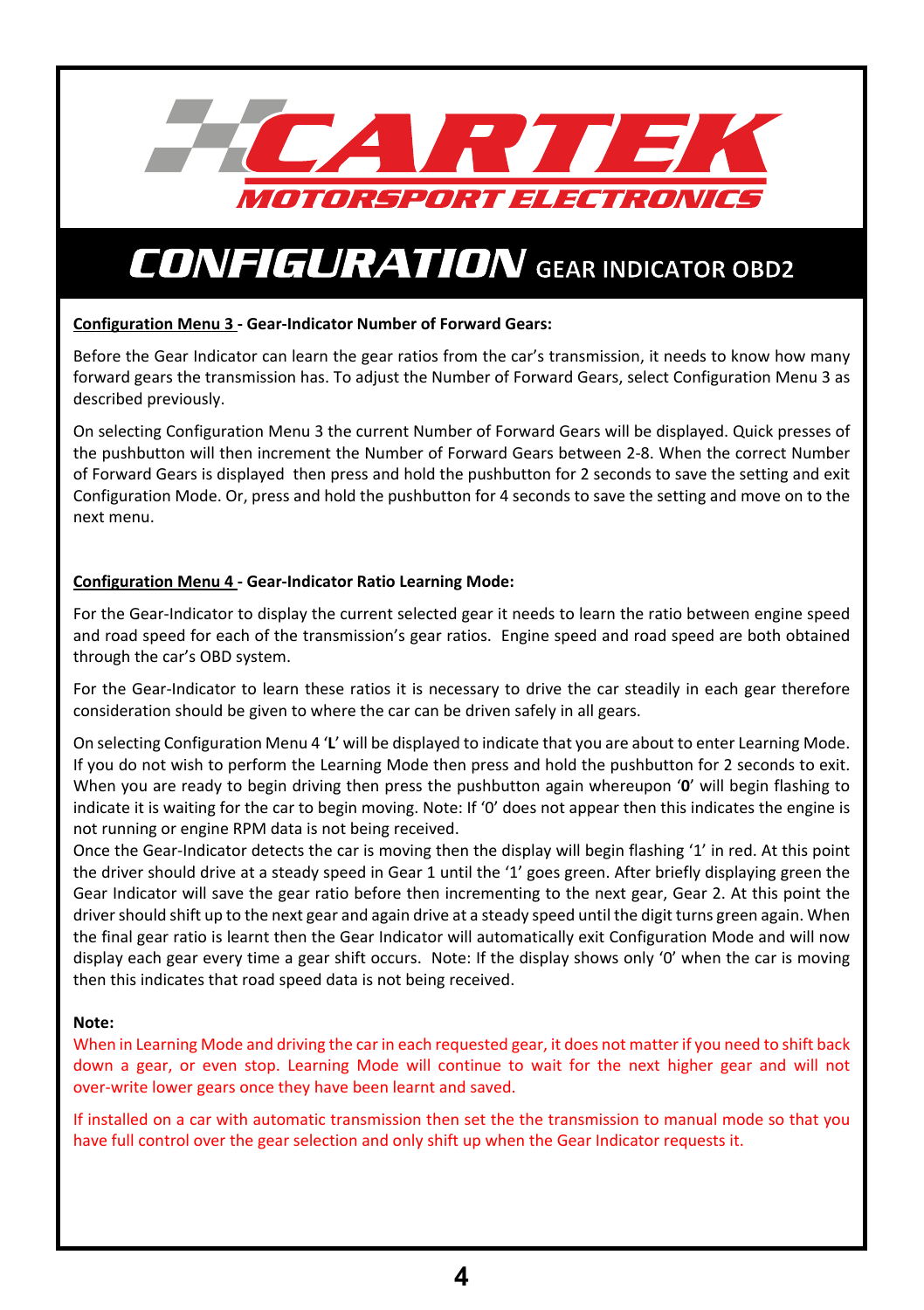

### **SHIFT-LIGHT CONFIGURATION MENUS**

**Configuration Mode** is entered by pressing and holding the pushbutton on the rear of the unit. After 2 seconds the gear display will begin flashing 'G'. To enter the **Shift-Light** configuration menus, continue to hold the pushbutton until the upper Shift-Light LEDs begin to flash and then release it.

To select the required Shift-Light Configuration Menu press and hold the pushbutton again. The display will now cycle through the upper LEDs 1-4 indicating Configuration Menus 1-4. When the required menu is displayed then release the pushbutton.

Here are the 4 Shift-Light configurations that can be adjusted:

| <b>Configuration Menu</b> | LEDs Displayed   Description |                                          |
|---------------------------|------------------------------|------------------------------------------|
|                           |                              | <b>Shift-Light LED Brightness Levels</b> |
|                           |                              | <b>Shift-Light LED Pattern</b>           |
|                           |                              | <b>Shift-Light Pattern Start RPM</b>     |
|                           |                              | <b>Shift-Light Pattern End RPM</b>       |

### **Configuration 1 - Shift-Light Brightness:**

Note: This configuration is for the Shift-Light display only. Gear-Indicator digit brightness is described earlier.

There are two adjustable brightness levels, **Day** brightness or **Night** brightness . During normal operation (not in Configuration mode) a simple press of the rear button will switch between Day and Night brightness levels. To adjust the Shift-Light , Day or Night, brightness levels select Shift-Light Configuration Menu 1.

On selecting Menu 1, the four leftmost Shift-Light LEDs will illuminate at the current brightness for Day use. Quick presses of the pushbutton will then display each of the 10 brightness levels available. When the preferred brightness level is displayed then press and hold the pushbutton for 2 seconds to save the setting and exit Configuration Mode. Or, press and hold the pushbutton for 4 seconds to save the setting and move on to adjusting **Night** brightness. Night brightness level will be indicated by the four rightmost Shift-Light LEDs and is adjusted in the same way as Day brightness level. When the preferred brightness level is displayed then press and hold the pushbutton for 2 seconds to save the setting and exit Configuration Mode. Or, press and hold the pushbutton for 4 seconds to save the setting and move on to the next menu.





**Day brightness** Night brightness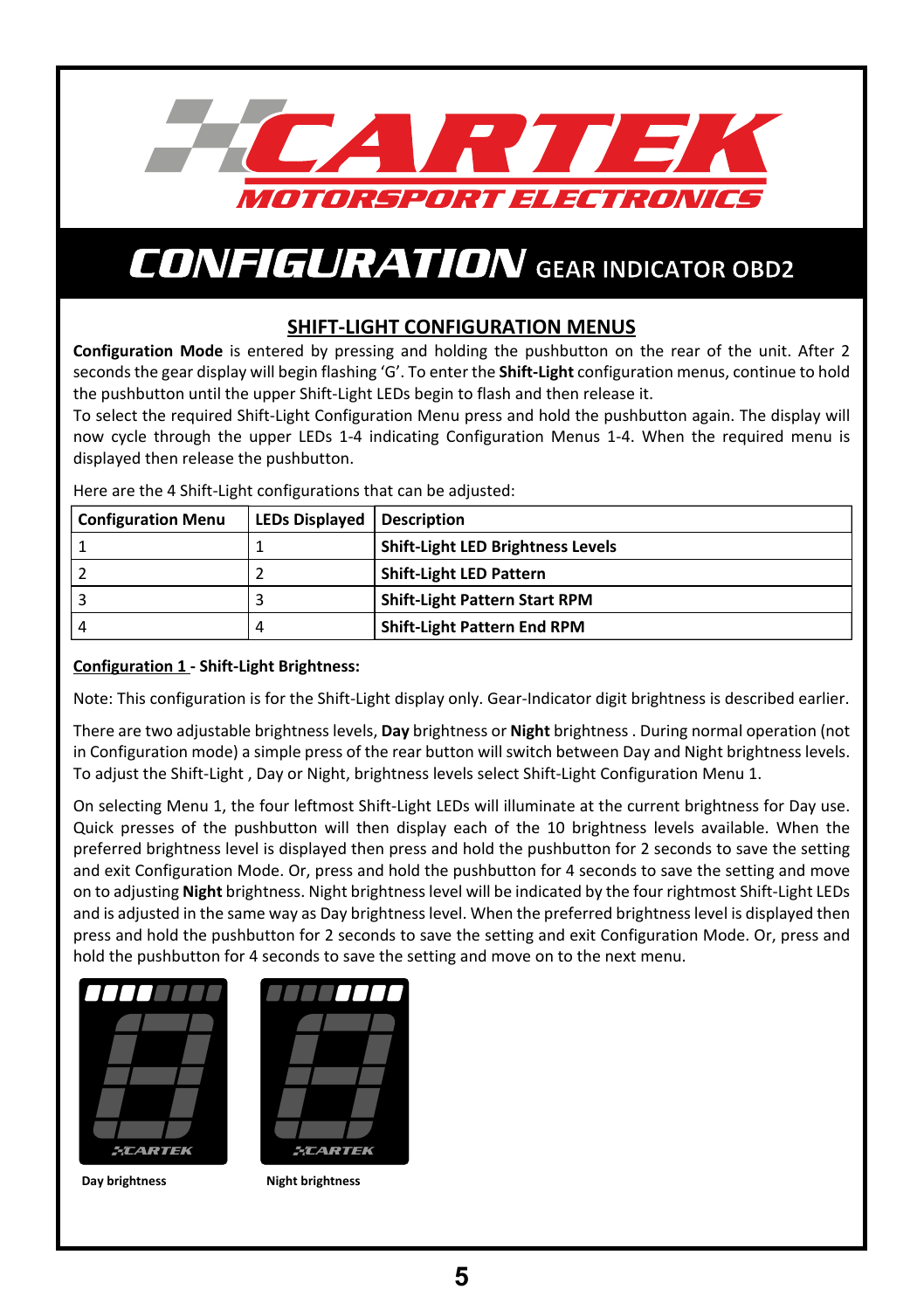

### **Configuration 2 - Shift-Light Pattern:**

On entering Configuration Menu 2, the upper LEDs will demonstrate the current selected Shift-Light pattern. Subsequent quick presses of the pushbutton will cycle through each of the 6 available Shift-Light patterns shown below:



Pattern 4 - Linear



Pattern 6 - Converging

When the preferred pattern is displayed then press and hold the pushbutton for 2 seconds to save the setting and exit Configuration Mode. Or, press and hold the pushbutton for 4 seconds to save the setting and move on to the next menu.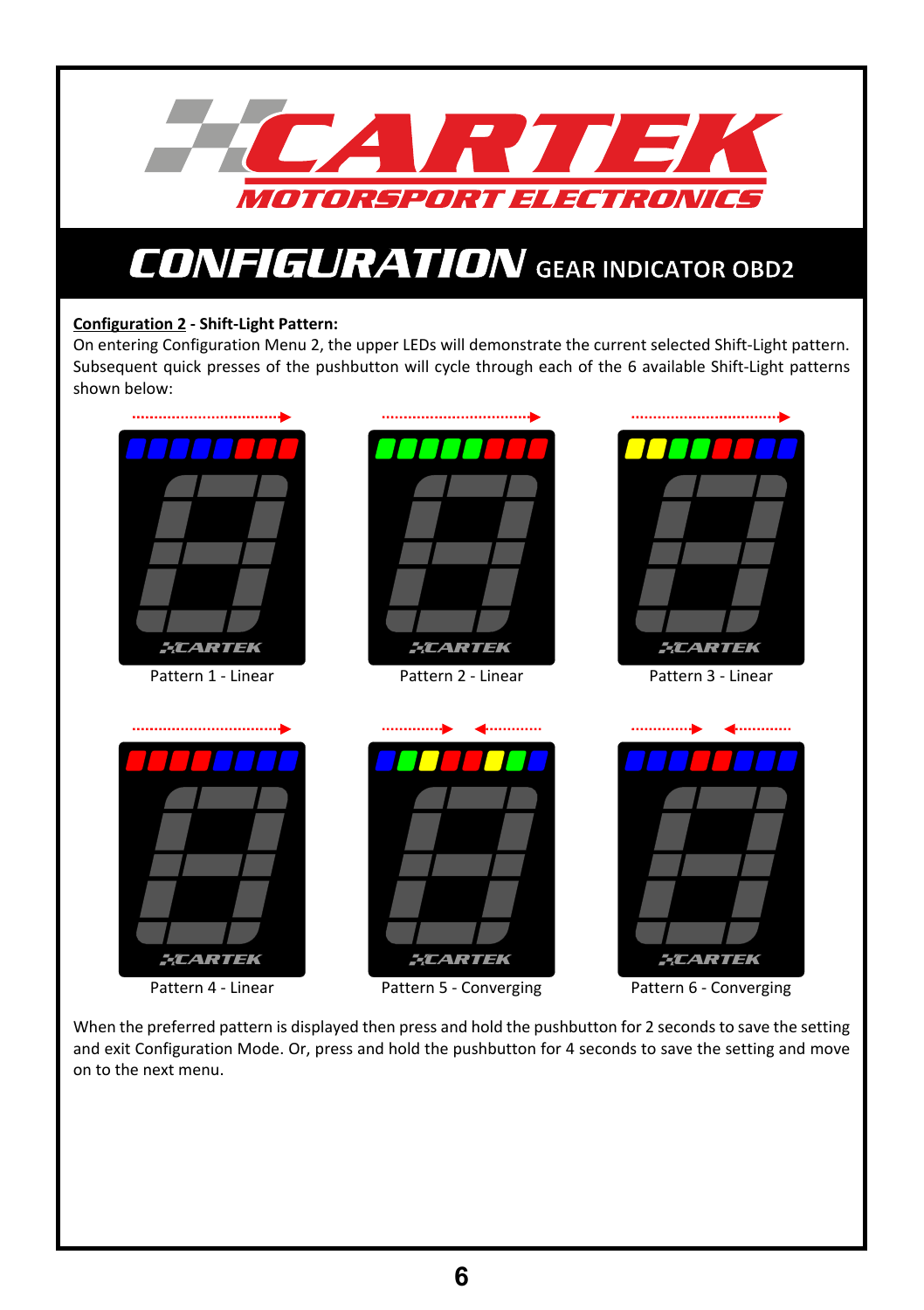

### **Configuration 3 - Shift Light Pattern START RPM:**

There are two methods available for setting the Shift-Light Pattern **START** RPM. This can be done by using the pushbutton to enter an exact required RPM value, or running the engine at half the required engine speed.

### **3.1) Shift Light Pattern START RPM using the pushbutton (Engine must be stationary)**

Firstly, consider the actual engine speed (RPM) that you wish the display to start. This RPM value will be entered as separate numbers, i.e. 10,000, 1,000, 100 and 10. Any RPM value can be entered up to 19,990 RPM in steps of 10 RPM. Perhaps write the required speed onto a piece of paper, e.g. 5,500 RPM = 0 5 5 0.

On entering Configuration Menu 3 when the engine is stationary, the display will show one Red LED followed by 3 Green LEDs on the **left** side of the display. This will be displaying the current 10,000RPM setting. Static, (no flashing) will represent 0x 10,000, 1 flash will represent 1x 10,000, etc. Quick presses of the pushbutton will allow the value to be adjusted, however, only two values are available, 0x 10,000 and 1x 10,000.

Pressing and holding the pushbutton for a minimum of 4 seconds will cause the configuration to move onto the next RPM factor, **1,000RPM**. This value can be adjusted with quick presses of the pushbutton which will result in the value incrementing, e.g. static, (no flashing) will represent 0x 1,000, 9 flashes will represent 9x 1,000 (9,000).

Pressing and holding the pushbutton again for a minimum of 4 seconds will cause the configuration to move onto the next RPM factor, **100RPM**. This value can also be adjusted with quick presses of the pushbutton which will result in the value incrementing.

Pressing and holding the pushbutton again for a minimum of 4 seconds will cause the configuration to move onto the last RPM factor, **10RPM**. This value can also be adjusted with quick presses of the pushbutton which will result in the value incrementing.

If only the Lower RPM value is to be adjusted then press and hold the pushbutton for 2 seconds to save the Start RPM value and exit Configuration Mode. Or, press and hold the pushbutton for 4 seconds to save the Start RPM value and move on to Configuration Menu 4 to set the End RPM value.



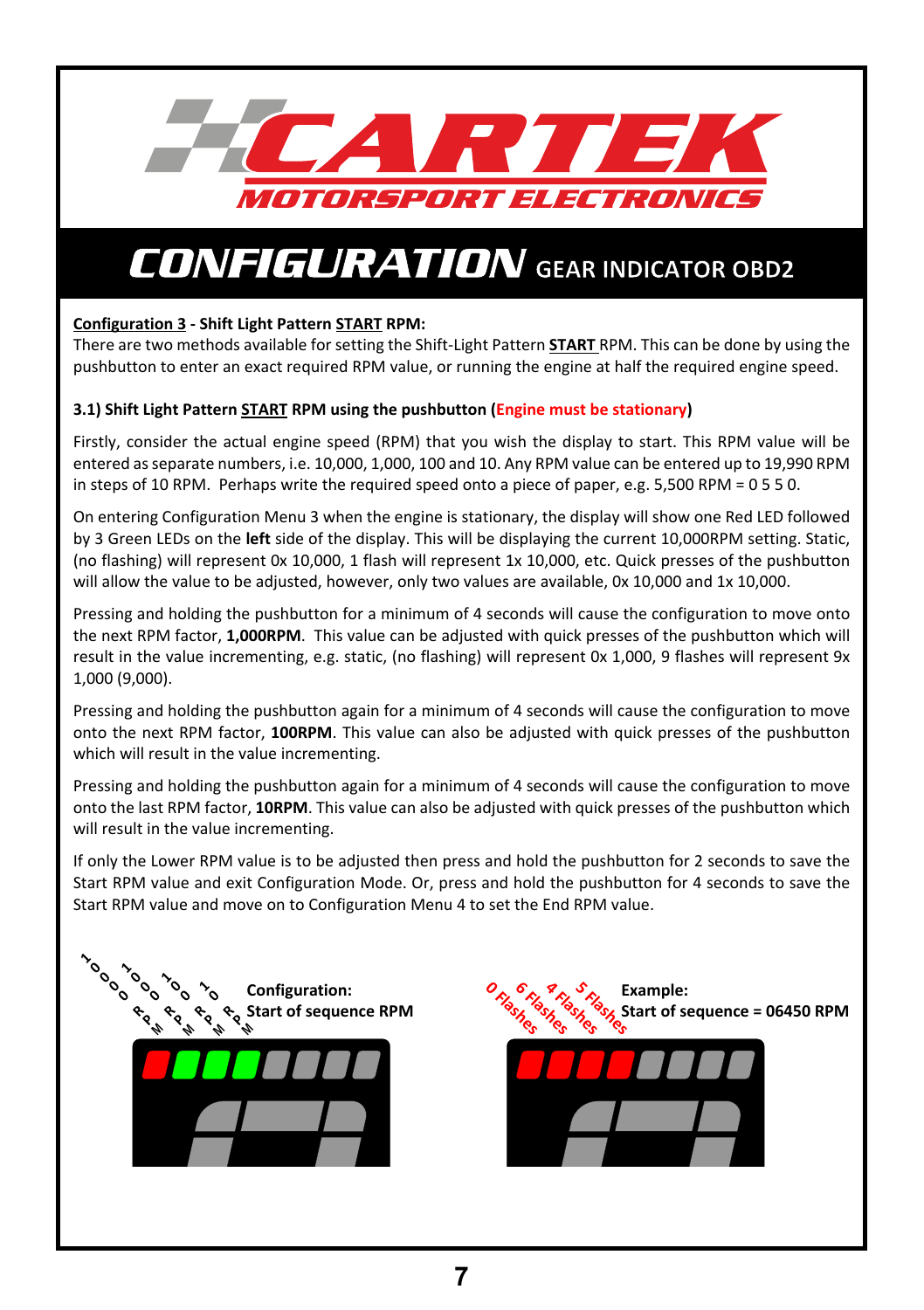

### **3.2) Shift-Light Pattern START RPM using tachometer (Engine must be running)**

This method of setting the display sequence **START** RPM will require the engine to be run at half the preferred speed. This means the engine does not need to be driven at high RPM but make sure the engine is up to normal running temperature before commencing this procedure.

To indicate that the Shift-Light is waiting to measure the engine speed for the pattern **START** RPM, the four LEDs on the **left** side will flash Green. At this point the driver needs to hold the engine speed at **half** the required RPM. When the driver is satisfied that the engine is running at half of the required speed, the pushbutton should then be pressed. The Shift Light will then measure the engine speed, double it, and store it in memory as the Shift-Light Pattern **START** RPM value. This will be acknowledged by the four LEDs changing to Red.

If only the **START** RPM value is to be adjusted then press and hold the pushbutton for 2 seconds to save the **START** RPM value and exit Configuration Mode. Or, press and hold the pushbutton for 4 seconds to save the **START** RPM value and move on to Configuration Menu (4) to set the Upper RPM value.

Note: If the Shift Light fails to enter **Shift-Light Pattern START RPM using tachometer** menu but enters **Shift Light Pattern START RPM using the pushbutton** instead, then this would indicate that it is not receiving a suitable RPM signal on the Blue wire.

### **Configuration 4 - Shift Light Pattern END RPM:**

As with Configuration Menu 3, the same two methods are available for setting the Shift Light Pattern **END** RPM: Entering the specific engine speed value using the rear pushbutton, or running the engine at half the required engine speed.

### **4.1) Shift Light Pattern END RPM using the pushbutton (Engine must be stationary)**

This procedure is identical to Configuration Menu 3.1 but the LEDs are now displayed on the **right** side of the Shift Light. Follow the same instructions as Configuration Menu 3.1 to check or adjust the **END** RPM value.



### **4.2) Shift Light Pattern END RPM using tachometer (Engine must be running)**

This procedure is identical to Configuration Menu 3.2 but the LEDs are now displayed on the **right** side of the Shift Light. Follow the same instructions as Configuration Menu 3.2 to set the **END** RPM value by running the engine at half the preferred speed.